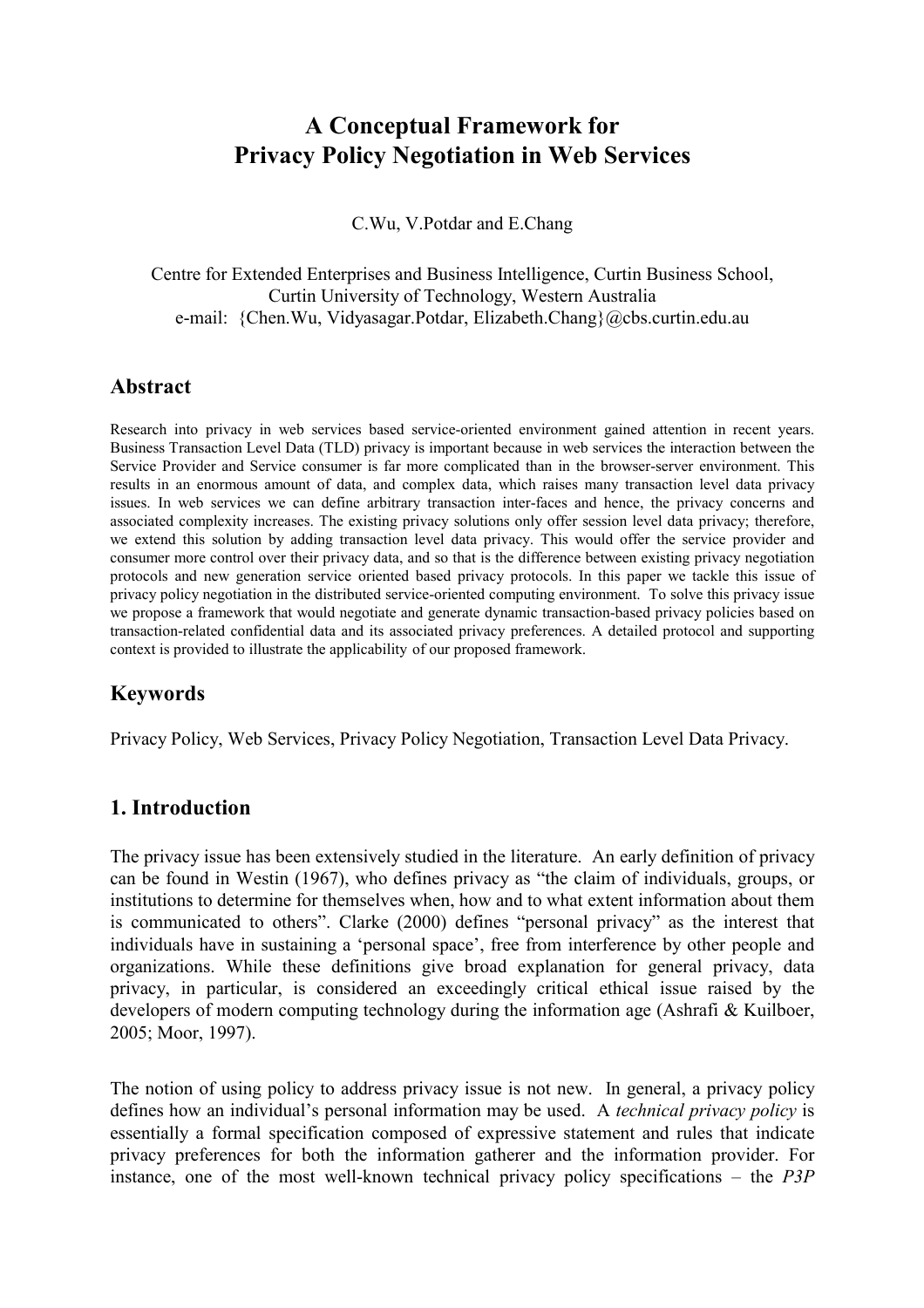(Platform for Privacy Preferences (P3P) Project, 2004) – utilizes the XML representation to describe what information is with which data, how long the data will be kept, how the data will be shared and the measures taken to protect it, etc (Ashrafi & Kuilboer, 2005). In general, P3P is a simple Internet standard aiming at facilitating the exchange of information about website privacy politics. It is comprised of a set of standardized multiple-choice questions, covering all the major aspects of a Web site's privacy policies in the XML representation. On the server side, a P3P specification provides to its user clear information about how a website treats personal data gathered during the user experience. The privacy policy negotiation occurs on the client's side where P3P compliant browsers (e.g. Microsoft IE 6) parse such policy information and compare it to the consumer's own set of privacy preferences described in APPEL (Cranor et al, 2002) specification language.

When thinking of leveraging P3P approach to address the privacy issue in web services environment, we can find one issue: the current P3P specification solely addresses those service-independent built-in data, for example, the user name, user gender and click stream etc. This kind of data is applicable through multiple interactions on the same connection between client and server, and is orthogonal to the actual business data concerned by service providers and consumers. Since the term 'session' is often used to represent an enduring connection between a user (agent) and a server, we call such a data Session Level Data (SLD). We further argue that SLD is very different from the actual business data transferred during business transactions in terms of the privacy issue. Consequently, such a difference motivates us to propose a privacy solution addressing the privacy issue for business data, which is termed as Transaction Level Data (TLD) in this paper. Moreover, in a Service-Oriented Environment (SOE), each service is explicitly described by publicly accessible interfaces (e.g. WSDL) that enclose arbitrary user-defined operations with various complex data types. This not only complicates the TLD being exchanged but makes it too easy to disclose sensitive data transferred between providers and consumers. To our best knowledge, such a TLD privacy issue is not adequately tackled by P3P specifications. As indicated in (Thibadeau, 2000), P3P focuses only on online websites; it does not support negotiation of privacy policies between the service provider and consumer in the SOE. Hence in this paper, we mainly deal with business data privacy issues in a service-oriented environment. We assume that any operation (regardless of its success or failure) constitutes a privacy problem if it attempts to facilitate misuse or unauthorized leakages of business-sensitive information including profile information among multi-party transactions throughout the entire interactions between service providers and consumers.

# **2. Related Work**

Most of the research on privacy policy points to the issue of policy negotiation, a topic that has been comprehensively investigated in distributed systems. Anderson (2004) introduced web services policy language (WSPL), which supports policy negotiation by merging policies from two sources. In particular, the simple negotiation steps are also given. One of the important issues that the author presents is the dynamic policy negotiation, which is performed at runtime based on dynamic constraints per service request. In WSPL initial policies contain all possible combinations of parameters, and hence, support the determination of all mutually acceptable policy parameters on the first round with no further incremental negotiation. Such a general policy negotiation process is very different from the negotiation proposal presented in our research, in which incremental parameters are negotiated when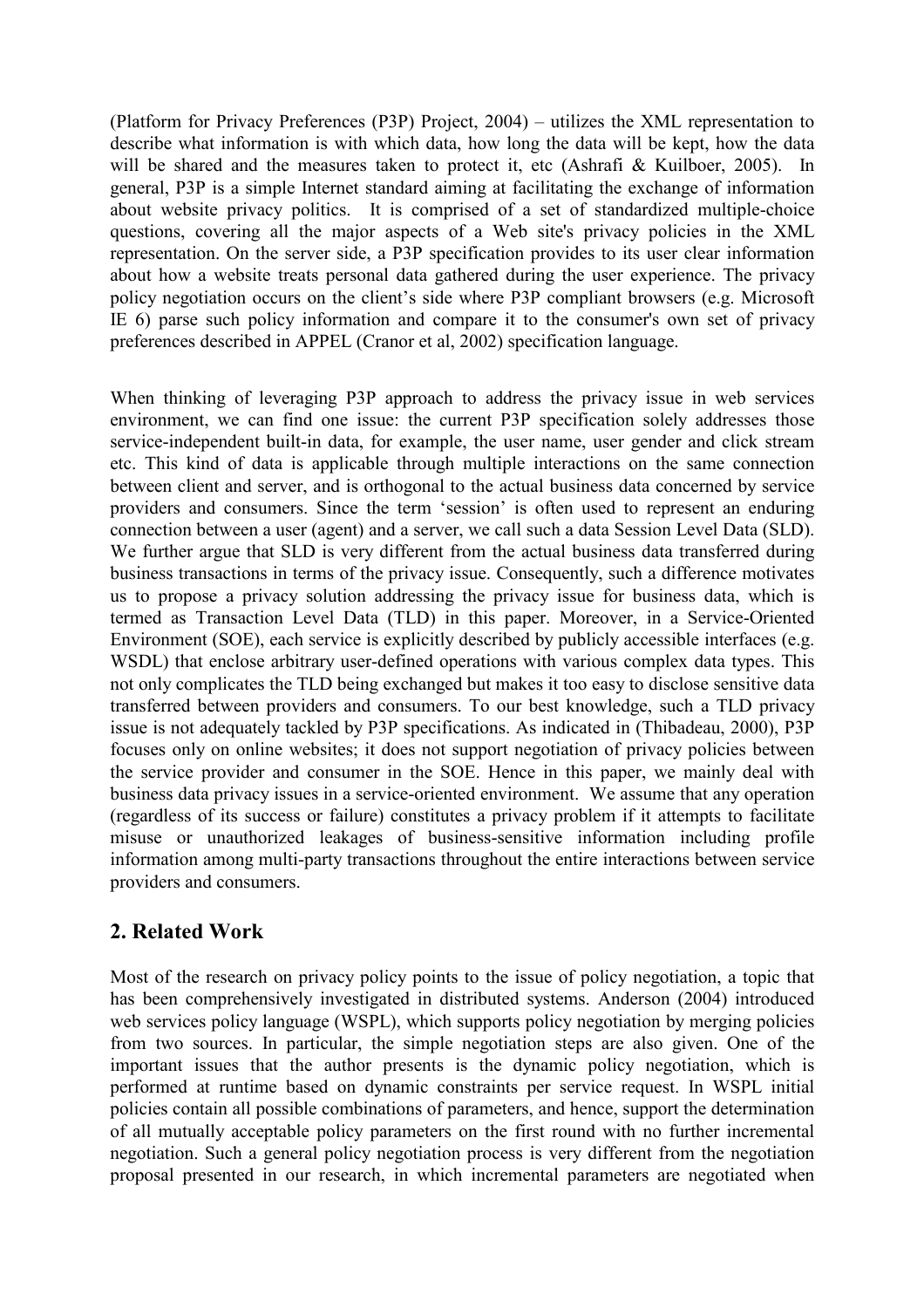initial policies fail to match exactly. This is due to our consideration that in the highly distributed SOE, negotiation shall be carried out in an extended manner between heterogeneous service providers and consumers. Next, Barrere et al. (2003) proposed a solution to make an administrator located in different domains agree on a common dynamic security policy. Furthermore, inter-domain policy dynamic negotiation is fostered in architecture consisting of distributed domains rather than relying exclusively on the centralized global repository. Lastly, Chang et al. (2003) describe a solution for managing security policies in a large distributed web services environment. It allows the collaboration parties to negotiate and establish security policy dynamically for each individual interoperation. However, they did not give detailed elaboration on the policy integration protocol and algorithm.

On the other hand, research on privacy issues in service-oriented environment still lies in its initial stage. A recent survey study of privacy issue in web services environment was presented by Hung et al. (2004). The authors suggested several research directions in this area. One of the most promising directions is the privacy negotiation. In particular, Korba (2002) described privacy in a distributed electronic commerce environment. The author proposed an agent-based negotiation approach to integrate the privacy policy from disparate organizations from different countries, where different privacy laws are enacted. However, the author does not consider contextual relation when privacy policy is created, namely the dynamic negotiation, but our model is dynamic. We add a new dimension to the static aspect and consider the requirement for a context to design our privacy template policy. Moreover, El-Khatib (2003) proposed a new privacy negotiation protocol for web services. The proposed protocol enables the generation and negotiation of a bilateral privacy between consumers and service providers using an extended version of P3P privacy policy description language. This research is the closest work to our research. However, the author has not discussed how the service consumer and provider can reach an agreement in terms of technical detail and only gives a conceptual high abstract description. We provide a detailed description on how they agree on the shared understanding of privacy policy.

# **3. Proposed Framework**

In this section we propose our conceptual framework. The aim of this framework is to generate transaction-based privacy policy based on the provider's and consumer's privacy preference in the Service-Oriented Environments – the underlying underpinning and the privacy research context for our proposal. The framework is composed of four major layers, Privacy Platform, Policy Specification, Privacy Policy Negotiation, and Policy Generation, which are shown in Figure 1. Before discussing this framework in detail, we would like to introduce the preliminary concept of transaction and Transaction Level Data (TLD) privacy followed by a thorough description of these components.

#### **3.1 Term Definition**

Transaction in our research is defined as a one-to-one interaction between the service provider and service consumer, which involves multiple operations selected from WSDL in an order that fulfills business requirements.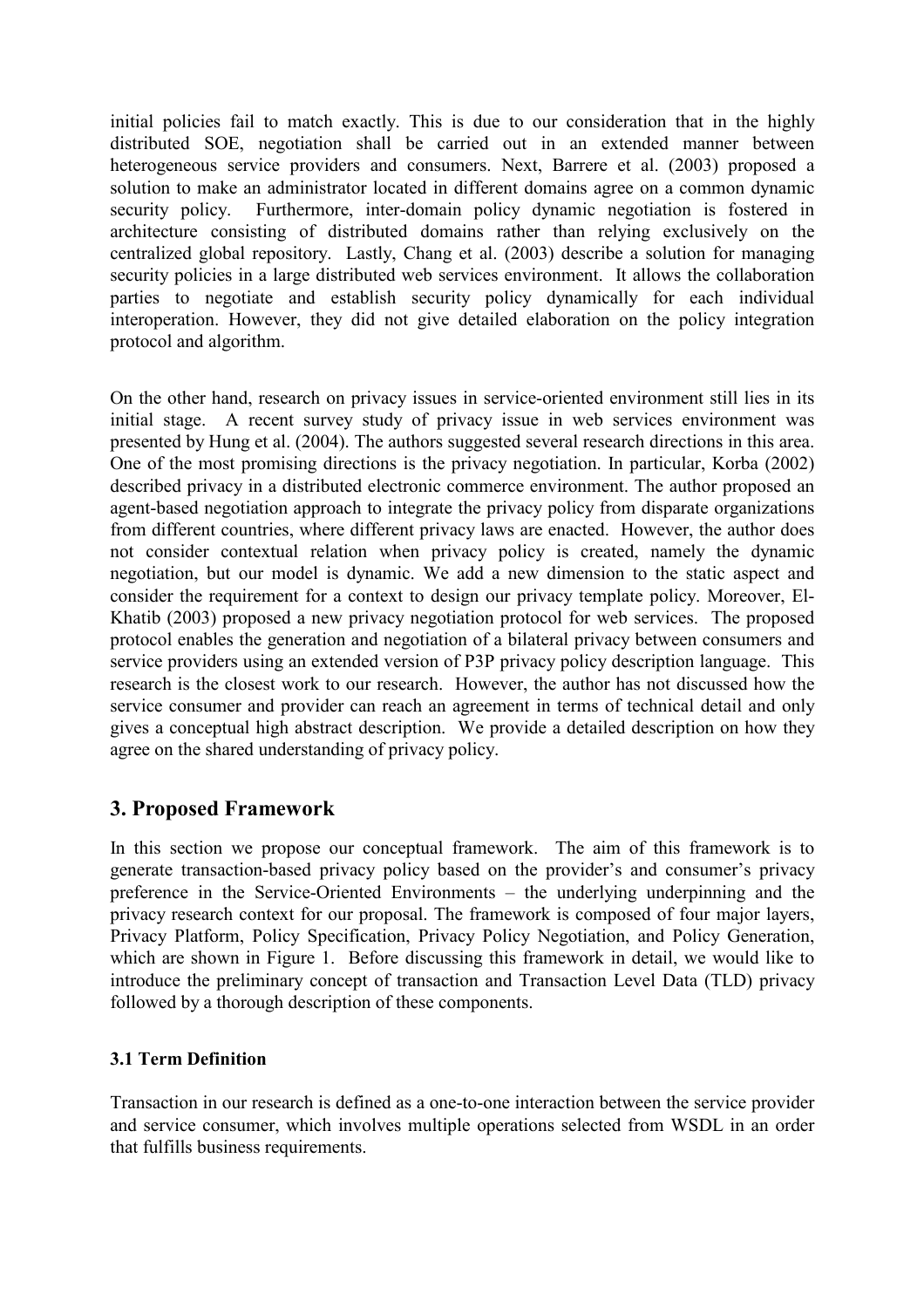

As illustrated in the middle part of the Figure 2, each transaction has corresponding TLD tightly associated with it. The TLD is in stark contrast with the SLD, which scatters within the whole session and does not belong to any particular transaction. SLD is shared by all the transactions (or even by all the sessions between one pair of service provider and consumer). They are relatively predetermined, and hence, can be stated in a general specification such as P3P. The TLD can be further formulated as a set of all input and output parameters that are required to complete one transaction when it is invoked by a service consumer. The privacy of this TLD is termed as TLD Privacy. For the service consumer, this indicates the way in which private information will be handled; while for the provider, this indicates preferences for the way in which information will be handled. An example of TLD Privacy is illustrated in Table 1. In transaction level data privacy, the consumer and provider are aware of the data set that are at risk, e.g. In the case of "Querying the rent of a Warehouse", the consumer has to disclose the quantity of shipment while the provider has to disclose the warehouse rent, location and size.

| <b>Transaction</b>     | <b>Service Provider</b> | <b>Service Consumer</b> |
|------------------------|-------------------------|-------------------------|
| Querying the Rent of a | Rent                    | Type of Goods           |
| Warehouse              | Size                    | Volume of Goods         |
|                        | Address                 |                         |

|  |  |  |  |  |  | Table 1: Example of Transaction Level Data in Service Oriented Environment |
|--|--|--|--|--|--|----------------------------------------------------------------------------|
|--|--|--|--|--|--|----------------------------------------------------------------------------|

#### **3.2 Privacy Platform**

**Framework** 

The privacy platform acts as a bottom layer on which the privacy policy and policy negotiation works. In this framework we propose a solution to the problem of how privacy policy can be negotiated (or integrated) in a real time environment so that they can be in compliance with cross domain privacy regulations. For example, in some domains (or different countries legal frameworks) *analyzing consumer behavior* wouldn't be a breach of privacy regulations, but for other domains it may cause serious concerns. This issue could be a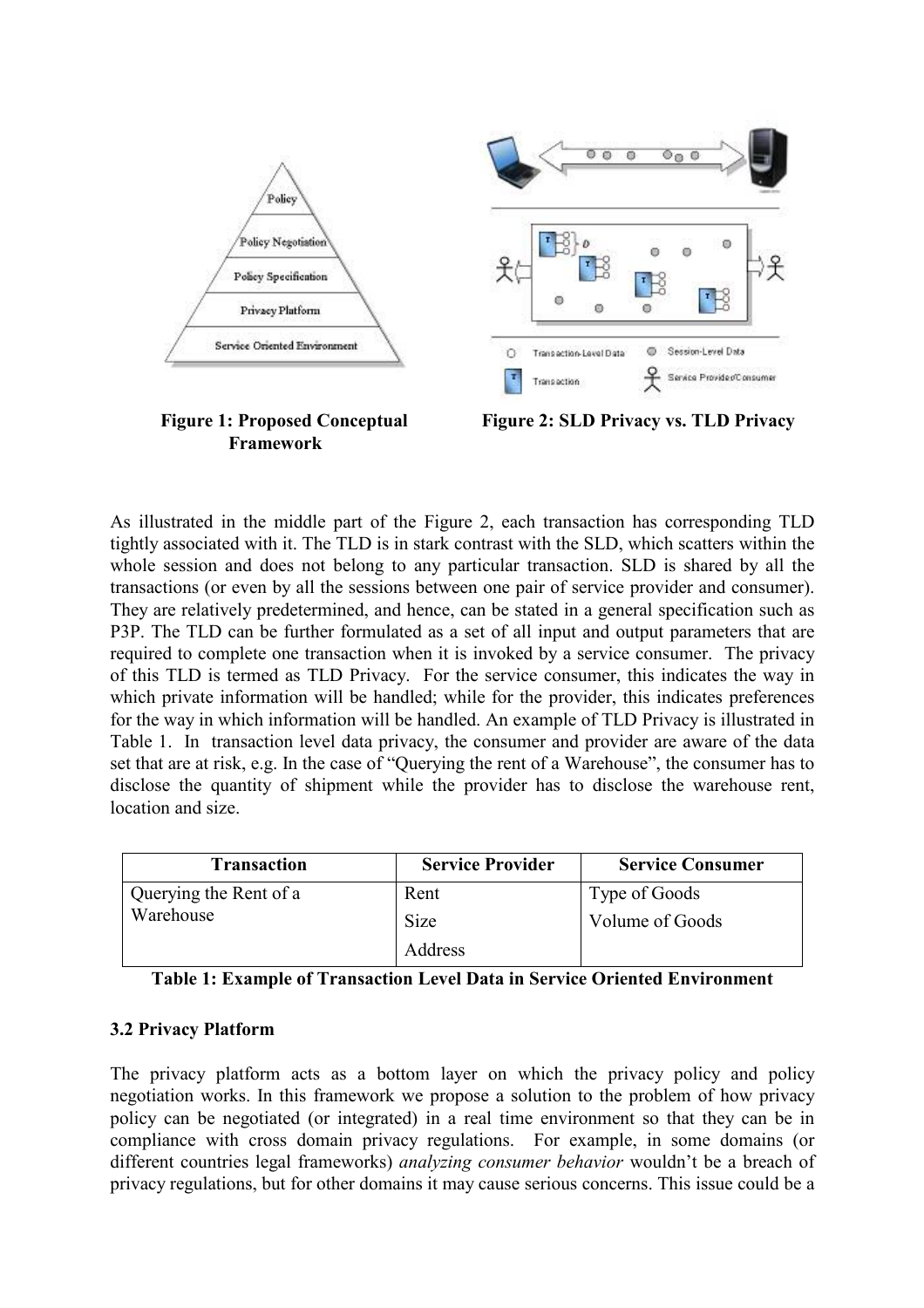major concern for logistics companies with global presence. To solve this privacy issue we propose this framework which would generate a dynamic privacy policy based on domain specific privacy regulations.

### **3.3 Privacy Policy Specification**

The privacy policy specification would comply with the P3P standard. However, due to the reason we have mentioned earlier, the existing P3P file lacks the ability to thoroughly tackle the transactional-based data privacy issue. Hence, in this research we extend P3P specification in a way that application-level data privacy is well fostered. For instance, each datum exchanged during the transaction can have an associated privacy policy. We also note that each transaction would have at least two privacy polices, one from the consumer domain and the other from the provider domain. Whenever a transaction is invoked, the consumer first checks the privacy policy of the provider for that transaction. We assume that the provider posts its transaction privacy policies. The consumer would parse the privacy policy of the provider to compare it with its own privacy policies. If the policies of the consumer and the provider match for the transaction, the transaction can further proceed. If, however, the policies fail to match in the first round, then the Privacy Policy Negotiation is needed as described in the section 3.4.

### **3.4 Privacy Policy Negotiation**

As discussed earlier, a transaction can be seen as a functional graph that includes all the involved operations provided by the service providers. Note that to consider privacy issues in the service-oriented environment, we make the following assumption: service provider will not publicly expose its operation through WSDL unless it considers no adversary effect on its own data privacy issue after 'opening' that operation. Hence, we conclude that during any interactions between service consumer and provider, it is the service consumer whose data privacy will always be jeopardized rather than the service provider. However, the service provider publishes its privacy policy regarding the privacy data sent from and to the service consumer. Meanwhile, data privacy on the consumer side always lies at the transaction level, thus for the same consumer's private data it may present different preferences. Such dynamic transaction-level privacy policy is suitable for service-oriented computing and the distributed business environment. The transaction protocol is classified into five stages, which are, *firstly*  Generating Consumer's Privacy Preferences, *secondly* Searching Service Providers, followed by Selecting Service Providers, then Negotiating Privacy Preferences, and finally Invoking Privacy Preference Compliant Service Providers.

#### **Step 1: Assigning Consumer's Privacy Preferences**

For a transaction *T* the service consumer identifies a list of parameters which would affect the privacy of its own data. This collection is termed as fixed data set *D* where  $D = \{D_1, \dots, D_n\}$ , which is regarded as risky in terms of data privacy.  $D_i$  is a set of  $S_m$  where S describes the properties which would contribute to the data privacy issues  $D_i = \{S_1, ..., S_m\}$ . S is a set of V, which encompasses a list of probable values that  $S_m$  can have. For example if  $D = \{Rent, Size,$ Address}, then  $D_i$  = Rent i.e.  $D_i$ ={Purpose, Recipient} then  $S_2$ ={"Ours", "3<sup>rd</sup> Party"}. We now construct *n* level hash table  $1 \le n \le 3$  (as shown in Table 2), for the first level hash table  $H_h^1$  the key is  $D_i$  and the value is a nested hash table  $H_h^2$  whose key is  $S_i$  and the value is  $V_i$ .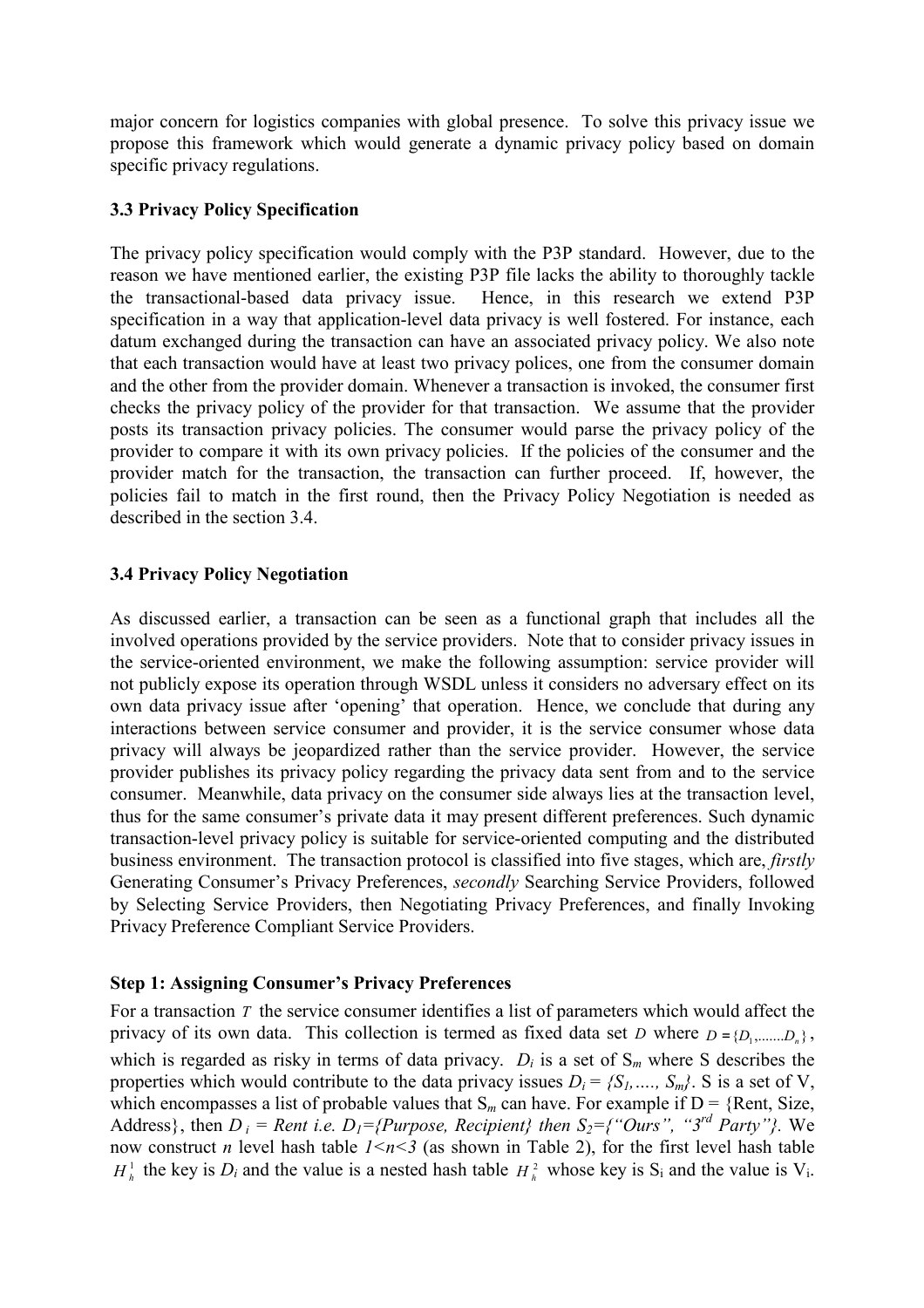This can be represented using XML which can be stipulated by XML schema. This is the structure of the policy preference from the consumers service request subscription based on one transaction. A similar structure can be found for the providers published policy.

| Hash Table 1 $H_h^1$ |                      |                       |
|----------------------|----------------------|-----------------------|
| Key                  | <b>Values</b>        |                       |
| Rent                 | Hash Table 2 $H_h^2$ |                       |
|                      | Key                  | <b>Values</b>         |
|                      | Recipient            | Ours                  |
|                      |                      | 3 <sup>rd</sup> Party |



#### **Table 2: Consumers Policy Preference Structure**

**Figure 3: Transaction Data Level Privacy Policy Generation**

#### **Step 2: Searching Service Providers**

In this phase the functional requirements are gathered and the appropriate service provider is searched. This is where the service providers are selected based on the functional requirements of the desired transactions, e.g. the consumer only looks for those providers who can fulfill the transaction without considering other factors like performance, scalability, cost and privacy. Since each transaction is composed of several operations, the service consumer finds a list of all possible candidate service providers who would fulfill the functional requirements listed in the transaction

#### **Step 3: Selecting Service Provider**

For each candidate provider, the service consumer retrieves its privacy profile  $P_p$ , which is a P3P-compliant WSDL file, and converts it back to  $D$  and  $S$  so that the comparison with  $P_c$ can be carried out. For this paper we consider such a converting as a black box. (This discussion is out of the scope of this paper). However, it can be achieved by scanning the in and out message types for each WSDL operation by existing WSDL parsers, e.g. WSDL4J The algorithm in this black box is currently being conducted in the solution proof-of-concept implementation. Suppose  $P_c$  is given by the following relation  $(D_1 \rightarrow S_1, D_2 \rightarrow S_5, D_3 \rightarrow S_1)$  and  $P_p$  is given by the following relation  $(D_1 \rightarrow S_1, D_2 \rightarrow S_2, D_3 \rightarrow S_1)$ . If we compare the privacy preference associated to  $D_1$  and  $D_3$  we identify that the privacy preferences matches; however, for  $D_2$  the privacy preference doesn't match. If this happens then the consumer has one of three options: 1) changing the provider, 2) giving up the transaction, or 3) negotiating with the provider. If the consumer chooses the first option then the consumer can find another provider, and this would enable a return to step 3. However, if the consumer opts for the second option, then the whole transaction ceases immediately. Nevertheless, if the consumer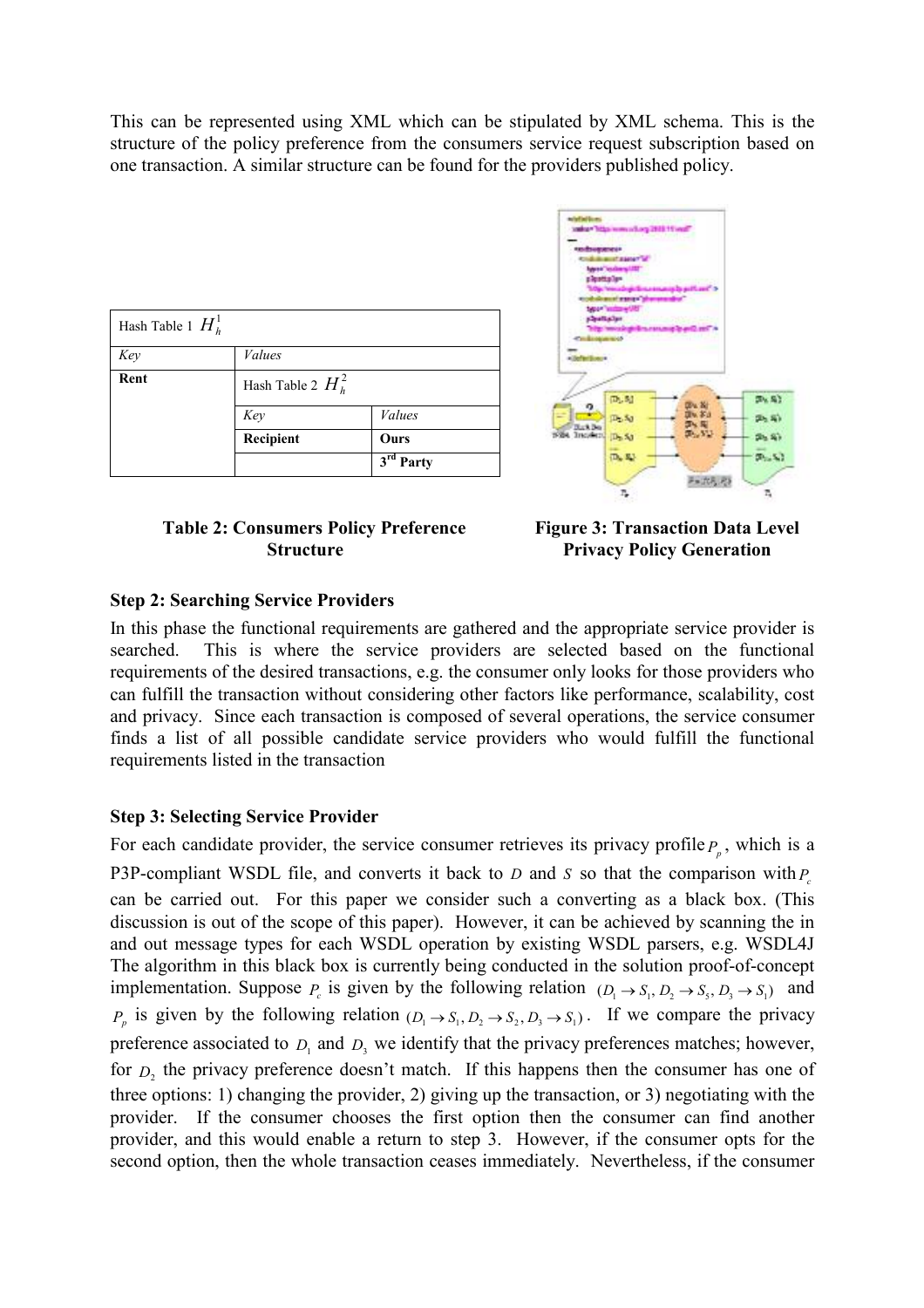chooses the last option then it has to begin a negotiation with the current provider to arrive at a mutual agreeable policy *P* . This negotiation step is discussed next.

#### **Step 4: Privacy Preference Negotiation**

In this step the consumer and provider negotiate to arrive at a consensus. The consumer sends a request to the provider to modify its existing privacy policy for the transaction*T* . The provider can either accept or reject a consumer's request based on its own privacy concerns and domain specific legal regulations. If the provider rejects the offer altogether then the consumer has to opt for another service provider. However, if the provider wants to accept these modifications completely, then the provider would send an acceptance response. Although, in the case of a provider not being ready to accept all the suggested modifications, then it would rather send a request to the consumer to accept the partially modified privacy profile  $\vec{p}$ . This process continues until both consumer and provider reach an agreement. When they reach consensus, a mutually agreeable session based privacy policy *P* is generated. It is termed as session based because the same transaction can be carried out at two different sessions into which the privacy preferences may have changed. This policy *P* is now used to manage the privacy concerns of both the consumer and producer. This process is shown in Figure 3.

#### **Step 5: Invocating Privacy Preference Compliant Service Provider**

This is the last step of the protocol. The main input to this step is the mutually agreed privacy policy *P*. Based on this privacy policy, the consumer can now invoke the service provider to initiate a transaction. Here both the parties agree to follow this privacy policy. Once the transaction is completed, this session privacy policy will be destroyed or it would be stored in the producer's and consumer's database for any future transactions.

# **4. Application**

In this section we discuss how the proposed framework can be applied to distributed logistics network. Suppose we have one logistics service provider (called NSW) in the state of New Southern Wales, and a logistics service consumer in a Western Australia (called WA). WA wants to initiate a transaction and is looking for a service provider who offers this service. Suppose WA finds a list of candidate service providers, which includes NSW. Let us consider that WA is looking for a service provider to offer warehouse space for a shipment it has to deliver. This simple transaction can involve many privacy issues. These issues are listed in Table 1 Section 3. We can find that WA will disclose shipment's size, whereas NSW needs to disclose the size, location and rent fee of the warehouse. Both entities have a sense of privacy concern with this transaction and need to be aware of how their private data would be handled in this transaction. This is where the protocol's first step begins. The consumer i.e. WA identifies its privacy preferences for this transaction and assigns privacy preference values to it. This is the privacy preference profile of WA. Now WA starts searching for service providers who can match these privacy preference requirements and gets a list of providers who match most of the requirements. The candidate provider (e.g. NSW) who matches most of the requirements is selected in the first round. WA then asks for the privacy policy of NSW and compares it with its own privacy preferences. If the preference doesn't match, then WA enters into a negotiation with NSW to modify its policy to cater for its needs.